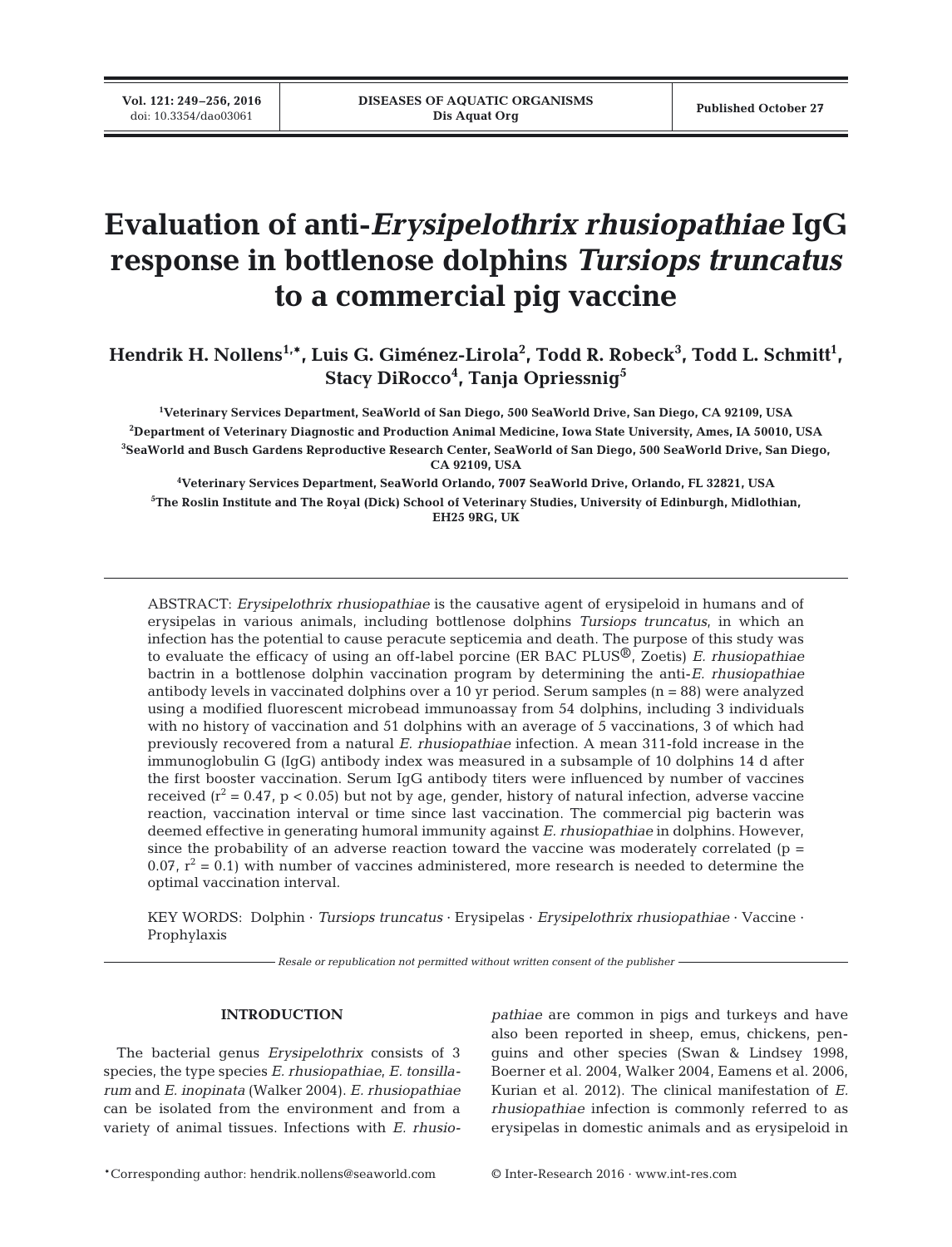humans. In pigs, there are 3 main clinical forms (Brooke & Riley 1999, Walker 2004). The acute septi cemic form is usually fatal when left untreated. Clinical signs can include any combination of fever, lethargy, depression, stiff gait, reluctance to move, inappetence and characteristic pink, red or purple raised firm rhomboid skin lesions sometimes also called 'diamond skin lesions', or sudden death. The second subacute form is also associated with bacteremia but is clinically less severe than the acute form with lower mortality rates and quicker recovery of affected pigs. The third chronic form in pigs is often a consequence of acute, subacute or even subclinical *E. rhusiopathiae* infection with localized lesions in the heart (endocarditis) or joints (arthritis) (Brooke & Riley 1999, Walker 2004).

Disease caused by *Erysipelothrix* has been recognized and confirmed in several species of dolphins and whales, both in human care and in the wild (Young et al. 1997, Dunn et al. 2001, Melero et al. 2016). Two presentations of erysipelas have been reported in dolphins. A cutaneous form, characterized by raised rhomboidal or diamond-shaped skin lesions, and a septicemic form (Dunn et al. 2001). While the septicemic form can be treated successfully by the prompt administration of appropriate antibiotics, this condition often leads to death, since it is usually only preceded by very brief (hours) nonspecific clinical signs such as decreased activity levels and appetite. The bacteremia is consequently often only recognized on necropsy (Dunn et al. 2001). *E. rhusiopathiae* causes no known disease in fish but can survive for long periods of time on the mucoid exterior slime coat of fish (Wood 1975). Human erysipeloid is frequently contracted following infection of superficial injuries sustained during swimming, fishing or handling seafood (Finkelstein & Oren 2011). The exact port of entry of the bacteria is unknown, but dolphins, like humans, are presumed to contract *E. rhusiopathiae* from the slime coat of their food fish. Superficial cutaneous injuries could make this exposure route more likely.

In swine and poultry, the prevention of erysipelas has largely relied on vaccination using attenuated live or inactivated bacteria or more recently recombinant antigens (Swan & Lindsey 1998, Eamens et al. 2006, Kurian et al. 2012). In these species, challenge studies have shown that vaccination conveys effective protection against all clinical manifestations, including death (Swan & Lindsey 1998, Imada et al. 2003, Eamens et al. 2006). Because of the bacteria's potential to cause death without obvious premonitory signs in dolphins, prevention of *E. rhusiopathiae* infection by

vaccination has been of interest to marine mammal health professionals (Nollens et al. 2005, Walsh et al. 2005). Since no bottlenose dolphin- specific vaccine is available, the use of commercial swine erysipelas vaccines has been explored (Lacave et al. 2001, Nollens et al. 2005). Initial vaccination programs in cetaceans with commercial bacterins were abandoned because of adverse reactions consisting of both site reactions and anaphylaxis associated with the immunizations (Dunn et al. 2001). More recently, a commercial in activated swine *Erysipelothrix* vaccine (Eurovac Ery, Eurovet) developed in Europe was found to provide safe and effective crossprotection in mice experimentally infected with *E. rhusiopathiae* isolates from dolphins (Lacave et al. 2001); however, the production of this vaccine has since been discontinued. Efforts to develop a DNA-based vaccine encoding the immunogenic 65 kDa *E. rhusiopathiae* surface protein proved in effective and have been abandoned (Dunn et al. 2001). Earlier work has demonstrated that the recombinant p64 surface protein of *E. rhusiopathiae* that is employed in a commercial erysipelas vaccine for swine (ER BAC PLUS<sup>®</sup>, Zoetis) is immunogenic to bottlenose dolphins (Nollens et al. 2007, Bernal-Guadarrama et al. 2014). Since 2003, bottlenose dolphins housed at the various SeaWorld parks have received this vaccine as part of the routine preventative medicine program (Walsh et al. 2005). The purpose of this study was to evaluate the effectiveness of the vaccination program by quantifying the immuno globulin G (IgG) antibody levels developed in response to vaccination and exploring biological factors influencing antibody levels in dolphins post vaccination.

## **MATERIALS AND METHODS**

## **Animals**

Fifty-four bottlenose dolphins *Tursiops truncatus* (22 male and 32 female) were group housed in habitats at either SeaWorld Florida or SeaWorld California, USA. Animals were fed a diet of frozen-thawed whole fish, which contained some or all of the following fish species: Pacific herring *Clupea harengus*, Columbia river smelt *Thaleichthys pacificus*, Pacific sardines *Sardinops sagax*, Atka mackerel *Pleurogrammus azonus*, and squid *Loligo* sp. at approximately 3% of their body weight per day. All food fish was graded for human consumption. Animals were supplemented with Vita-Zu Marine Mammal tablets (Mazuri), which contain vitamins and folic acid.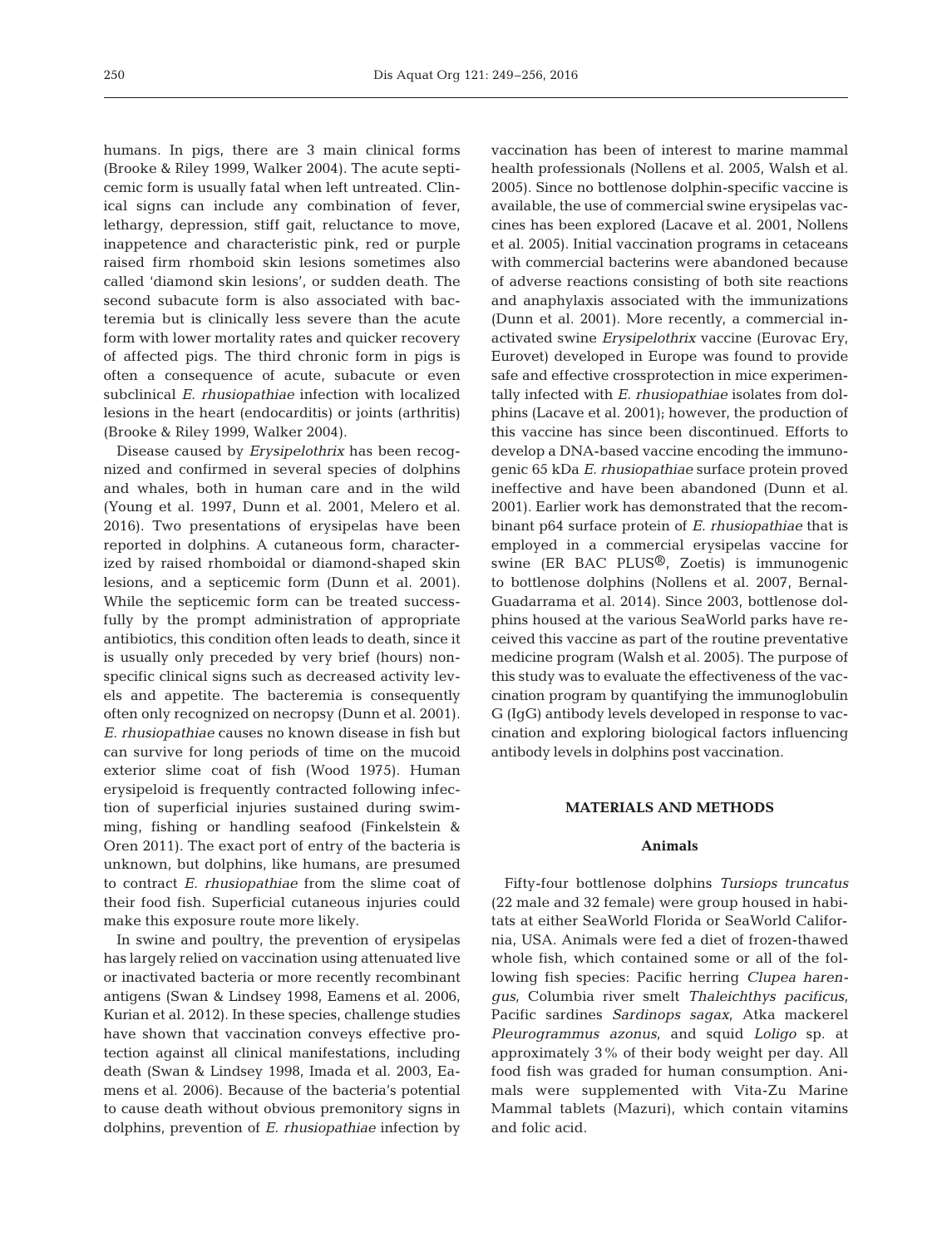## **Immunizations**

A total of 298 immunizations were delivered to 51 bottlenose dolphins (2 to 11 for each dolphin) between 10 March 2003 and 19 February 2013 following the manufacturer's directions for pigs. Each dolphin received 2 ml of a commercial *Erysipelothrix rhusiopathiae* bacterin (ER BAC PLUS®) in the dorsal musculature lateral and cranial of the dorsal fin. All 51 dolphins received a primer vaccination, followed by a first booster vaccination 29  $(\pm 18)$  d after the initial immunization, followed by either semi-annual  $(n = 10)$ dolphins) or annual (n = 41 dolphins) booster vaccinations. After each immunization, all animals were monitored for adverse reactions (listlessness, nausea or vomiting) for 60 min. Three dolphins were never immunized and were included as negative controls.

## **Sample collection, processing and storage**

Fasting blood samples  $(n = 88)$  were collected between 29 October 1992 and 19 February 2013 from the dolphins at the discretion of the attending veterinarian either as part of the routine preventative medicine program or as part of the clinical management of a natural *E. rhusiopathiae* infection. For venipuncture, the dolphins were trained to present their fluke to the attending veterinarian for sampling using 21-gauge Surflo winged infusion sets (Terumo Medical Corporation). Blood was collected into BD Vacutainers (Becton Dickinson) containing activated thrombin for analysis in the on-site diagnostic laboratories. The thrombin-coagulated blood was centrifuged at 1500 rpm  $(1300 \times q)$  for 10 min, and the serum was decanted and frozen at −80°C for further testing.

#### **Seroconversion following primovaccination**

An initial blood sample was collected from a subsample of 10 dolphins immediately before the first immunization with the vaccine (ER BAC PLUS<sup>®</sup>). The first booster immunizations were administered 21 d later. Post-vaccination blood samples were collected 14  $(\pm 1)$  d following the first booster from all 10 dolphins.

## **IgG response after natural infection**

Natural *E. rhusiopathiae* infections were confirmed between 15 March 1993 and 30 September 2002 in 3 dolphins by culturing *E. rhusiopathiae* from a blood sample  $(n = 2)$  or by observation of the pathognomonic diamond skin lesions with concurrent highly inflammatory blood profile  $(n = 1)$ . For blood culture, 1.5 ml whole blood was added to a 1.5 ml Wampole Isolator tube (Alere) pool-side after disinfecting the stopper with 10% povidone-iodine. Upon arrival in the lab, the isolator tube was vortexed for at least 10 s, and 0.3 ml of the content was withdrawn and inoculated onto a chocolate agar plate. The agar plates were incubated at 37°C until colonies appeared. Bacterial colonies were subsequently selec ted and identified using a ViTek automated bacterial identification system (BioMerieux). From each dolphin, serum samples were collected prior to the infection  $(n = 3)$ , on the day of bacteremia or on the first day clinical signs were observed  $(n = 3)$ , and at varying intervals in the convalescent period  $(n = 7)$ .

# **Biological variables influencing anti-***E. rhusiopathiae* **titers**

A single serum sample was collected from each of 49 immunized dolphins after an average of 5 immunizations (median =  $6$ , min. =  $2$ , max. = 11). In addition, a single serum sample was included from each of the 3 dolphins that were never immunized. For each dolphin, the gender (female  $= 0$ , male  $= 1$ ), age (d), number of immunizations, mean vaccination interval (defined as the sum of the number of days between subsequent immunization divided by the number of immunizations received), history of natural infection ( $No = 0$ ,  $Yes = 1$ ), history of adverse vaccine reaction ( $No = 0$ ,  $Yes = 1$ ) and time (d) since last immunization were recorded.

#### **Serology**

A fluorescent microbead-based immunoassay (FMIA) developed for pigs was modified for use in dolphins as described in Melero et al. (2016). The immunogenic recombinant fragment of 415 amino acids which corresponded to the N-terminal half domain of the SpaA protein called rSpaA415 was used as antigen for the FMIA (Giménez-Lirola et al. 2012a). Conjugation of the antigen to the magnetic beads was performed as previously described (Giménez-Lirola et al. 2012b). The assay was performed at room temperature using flat bottom FMIA plates (Bio-Plex Pro™ Bio-Rad). Coupled beads were mixed under constant vortexing at 500 rpm and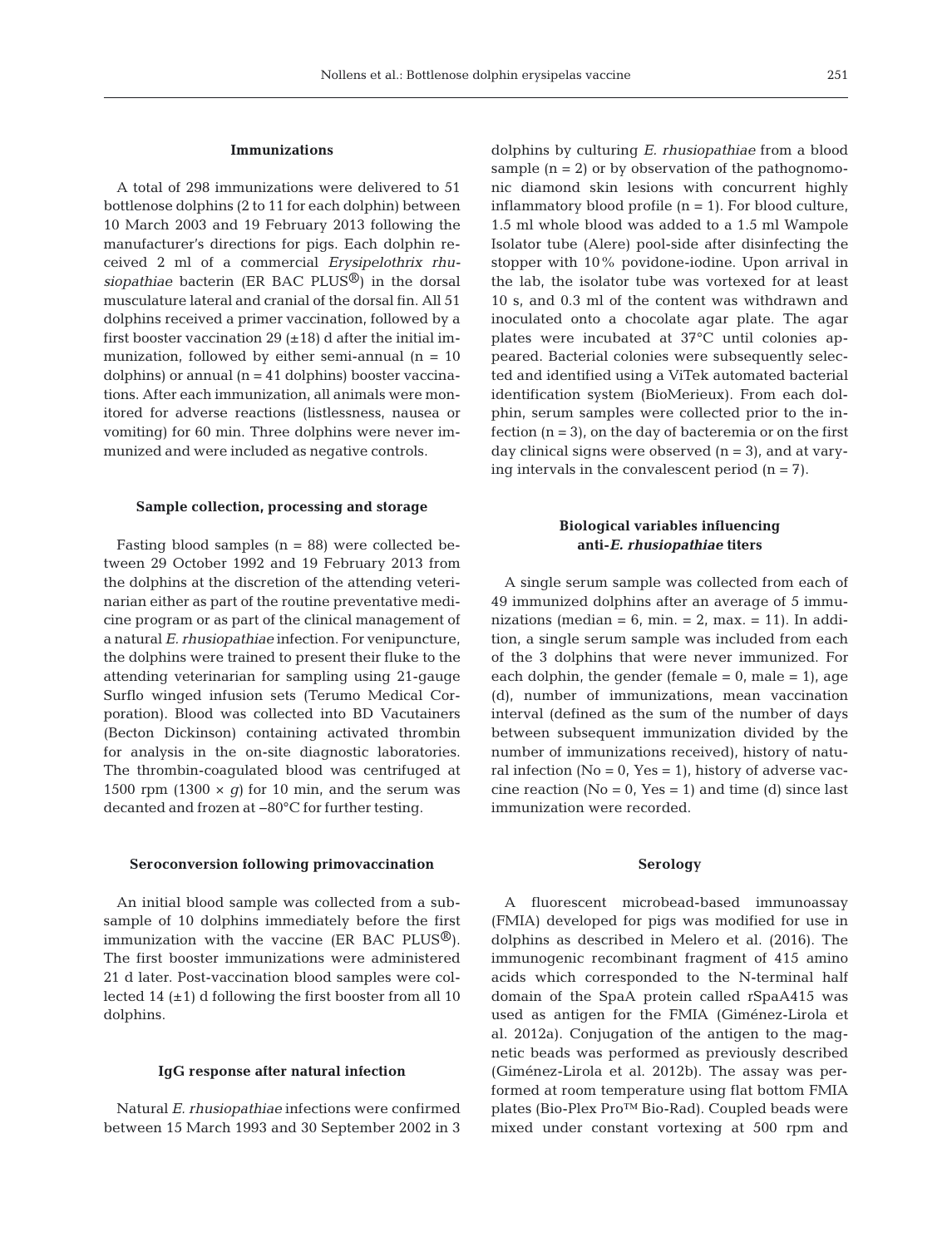diluted in storage buffer (0.1 M phosphate-buffered saline [PBS],  $10\%$  goat serum [Gibco<sup>®</sup>, Life Technologies], 0.05% Tween 20, pH 7.2) to a final concentration of 2500 beads well<sup>-1</sup> (50 beads  $\mu$ l<sup>-1</sup>). All serum samples were diluted 1:50 in assay buffer (0.1 M PBS, 10% goat serum, 0.05% Tween 20, pH 7.2). Then, 50 µl of the bead suspension and 50 µl of the diluted sample were added to each well. Plates were incubated on a shaker for 60 min at 500 rpm and washed 3 times with PBS containing 0.05% Tween 20 (PBST). Next, 50 µl of a 1:300 dilution of biotin-conjugated anti-bottlenose dolphin IgG (Nollens et al. 2007) in assay buffer was added to each well, and the plate was incubated on a shaker for 30 min. After 3 washing steps, 50 µl of a 1:100 dilution of streptavidin Rphycoerythrin conjugate (Moss) in assay buffer was added to each well. Finally, after 30 min of incubation on a shaker and 3 additional washing steps, the beads were resuspended in 100 µl of assay buffer and were analyzed using a flow cytometer (Luminex-200, Luminex) at default settings assigned by the manufacturer for routine applications. Events were gated to exclude doublets and other aggregates. Median fluorescence intensity of the reporter signal estimated from at least 50 beads was used for the data analysis. A well incubated with serum diluent served as a control for nonspecific serum reactivity. The median fluorescence intensity data were corrected for background levels by subtracting the negative antigen signal from the positive antigen signal. All the samples were analyzed in duplicate in 2 separate independent runs by using the plate reader software (Bio-Plex ManagerTM version 6.0, Bio-Rad). Inconclusive samples were re-tested. Results were repor ted as a ratio of the median fluorescence intensity of each sample to the median fluorescence intensity of a randomly selected reference sample.

## **Statistical analysis**

Data for the analysis were obtained from 49 immunized bottlenose dolphins, and 3 negative control dolphins without history of disease or vaccination. For the combined data set, a correlation between each independent variable (gender, age, number of immunizations, history of natural infection, history of adverse reaction, days since last immunization and mean number of days between immunizations) on the antibody index was determined using a linear regression to look for significance and predictability  $(r<sup>2</sup>)$ . Any variable that had a significance of  $p < 0.1$ and  $r^2 > 0.05$  was considered for inclusion into a

regression model. The independent variables matching the criteria for inclusion were then analyzed using a multiple linear regression to determine the significance of each variable's contribution. Final variable inclusion or exclusion within the model was determined by a backward stepwise regression using the likelihood-ratio test between models with and without variables in question. Assumptions (normality and homoscedasticity of residuals) of the regression model were visually assessed with quantile normal plots of residuals and the Cook-Weisberg test. The predicted probabilities for an animal having an adverse reaction as the number of vaccines increased were determined by logistic regression of dependent variable adverse reactions ( $No = 0$ ,  $Yes = 1$ ) by the number of vaccines. If the model was significant ( $p <$ 0.1), then the predicted probabilities of experiencing a reaction were determined by using the 'margins' command (Stata, 14, StataCorp). All statistical analyses were performed with a commercial software (Stata, 14, StataCorp) and values of  $p < 0.05$  were considered significant.

## **RESULTS**

#### **Seroconversion following primovaccination**

An increase in antibody levels to the bacterin (ER  $BAC$  PLUS<sup>®</sup>) was detected in all 10 dolphins (Fig. 1). The mean antibody index of the initial blood samples of the 10 dolphins was  $0.5$  ( $\pm 0.8$  SD). The mean antibody index of post-vaccination blood samples was 17.3 ( $\pm$ 3.1 SD). On average a 311-fold rise in antibody index  $(SD = 301$ , median = 313, min. = 7, max. = 859) was detected. The mean antibody index of the 3 unvaccinated negative control dolphins was 0.05  $(\pm 0.05$  SD).

#### **Seroconversion following natural infection**

An antibody response following natural *Erysi pelothrix rhusiopathiae* infection was detected in all 3 dolphins (Fig. 2). The mean  $(\pm SD)$  antibody index of the initial blood samples of the 3 dolphins was  $0.09$  ( $\pm$ 0.08), and the mean antibody index of blood samples collected at the time of bacteremia  $(n = 2)$ or when skin lesions were first noted  $(n = 1)$  was  $0.02$  ( $\pm 0.03$ ). A peak antibody index level of 20.91 was detected in one of these dolphins 45 d post bacteremia. By Day 167 following bacteremia, the antibody index of this dolphin had decreased to 1.76. The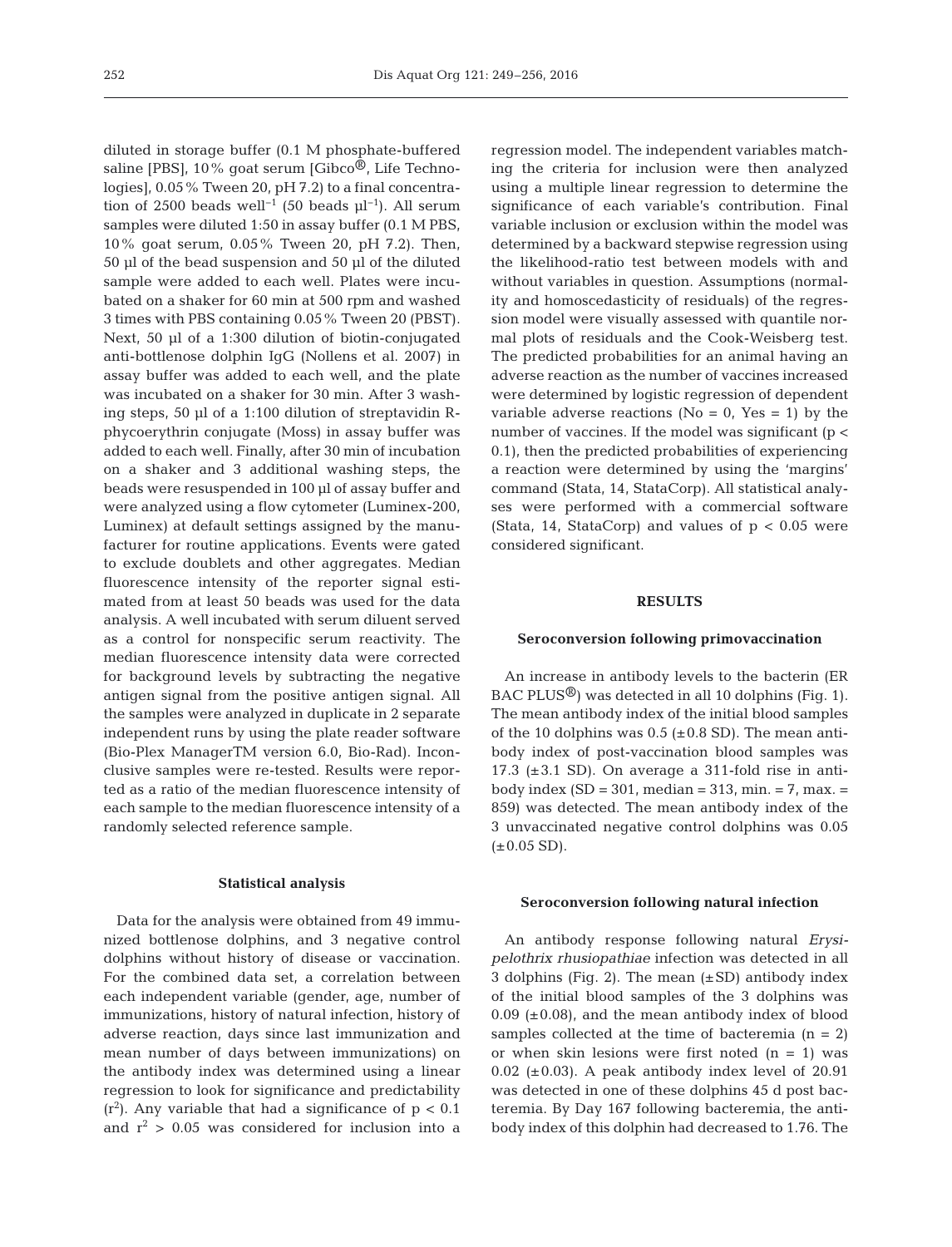

Fig. 1. Mean antibody index ( $\pm$ SD) of the initial (0.5  $\pm$  0.8, n = 10) and postvaccination samples  $(17.3 \pm 3.1, n = 10)$  collected from 10 bottlenose dolphins 14  $(\pm 1)$  d following the booster immunization. On average a 311-fold rise in antibody index (SD = 301, median = 313, min. =  $7$ , max. = 859) was detected



Fig. 2. Mean antibody index of samples collected from naturally infected bottlenose dolphins  $(n = 3)$  prior to infection ('initial'), at the time of acute infection ('infection') and in the convalescent period ('convalescence'). The highest antibody index level of 20.91 was detected in Dolphin 1 at 45 d post infection

highest measured antibody index in the other 2 dolphins was 3.38 (Day 62) and 1.17 (Day 75); however, no prior collected sample was available from either animal.

#### **Adverse reactions**

Adverse reactions were identified in 5 dolphins following administration of 4 (n = 1), 7 (n = 1), 8 (n = 2) and 11  $(n = 1)$  vaccinations. The adverse reactions consisted of transient lethargy in all 5 dolphins with additional nausea in 3 dolphins without deleterious effects beyond the first hour following immunization. Animals in which an adverse reaction was recognized were not immunized in subsequent years.

## **Biological variables influencing anti-***E. rhusiopathiae* **titers**

The surveyed population consisted of 22 male and 30 female bottlenose dolphins with mean  $(\pm SD)$  ages of 4786 (±3844) and 6253 (±3073) d, respectively. The immunized dolphins  $(n = 49)$  had received on average 5 immunizations (median  $= 6$ , min.  $= 2$ , max. = 11). Of the vaccinated dolphins, 3 individuals had previously

survived a natural infection, and an adverse vaccine reaction had been identified in 5 dolphins. The shortest vaccination interval of 35 d was implemented in a 1 yr old dolphin that had only received the primer and 1 booster. The mean vaccination interval for the other dolphins  $(n = 48)$  ranged between 123 and 759 d (mean =  $341 \pm 157$  d). The dolphins had not been immunized between 23 and 2920 d (mean =  $464 \pm 570$  d, median = 353 d) at the time of sampling.

Only adverse reaction (AR:  $F_{1,48} = 3.26$ , p = 0.08,  $r^2$  = 0.05) and number of vaccinations (vaccine number, VN:  $F_{1,48} = 32.01$ , p < 0.001, r<sup>2</sup> = 0.41) were considered for inclusion in a regression model (Table 1). A regression model that included VN and AR (AR contribution:  $t = 1.06$ ,  $p = 0.29$ ; model  $r^2 = 0.43$ ) or VN, AR and  $AR \times VN$  ( $t = -0.85$ ,  $p = 0.4$ ) was not improved over a regression model with just VN ( $\chi^2$  = 0.94, p = 0.33, Table 1). Therefore, only VN was used to predict index as follows: Index =  $5.58 + 1.446 \times \text{VN}$ (Table 1). However, the model did not appear to adequately describe the initial  $($  vaccines) and late (>7 vaccines) *X*,*Y* relationship or slope. Therefore, a negative exponential regression equation was evaluated and determined to produce the best fit  $(r^2 = 0.47)$ , p < 0.0001) for the data (Table 1, Fig. 3).

Further, the logistic regression of AR versus VN exhibited an approximately significant positive correlation  $(log(p/1-p) = -4.6515 + 0.3940 \times VN$ , p = 0.07,  $r^2 = 0.1$ , and based on this relationship, the predicted probabilities for an AR at the median VN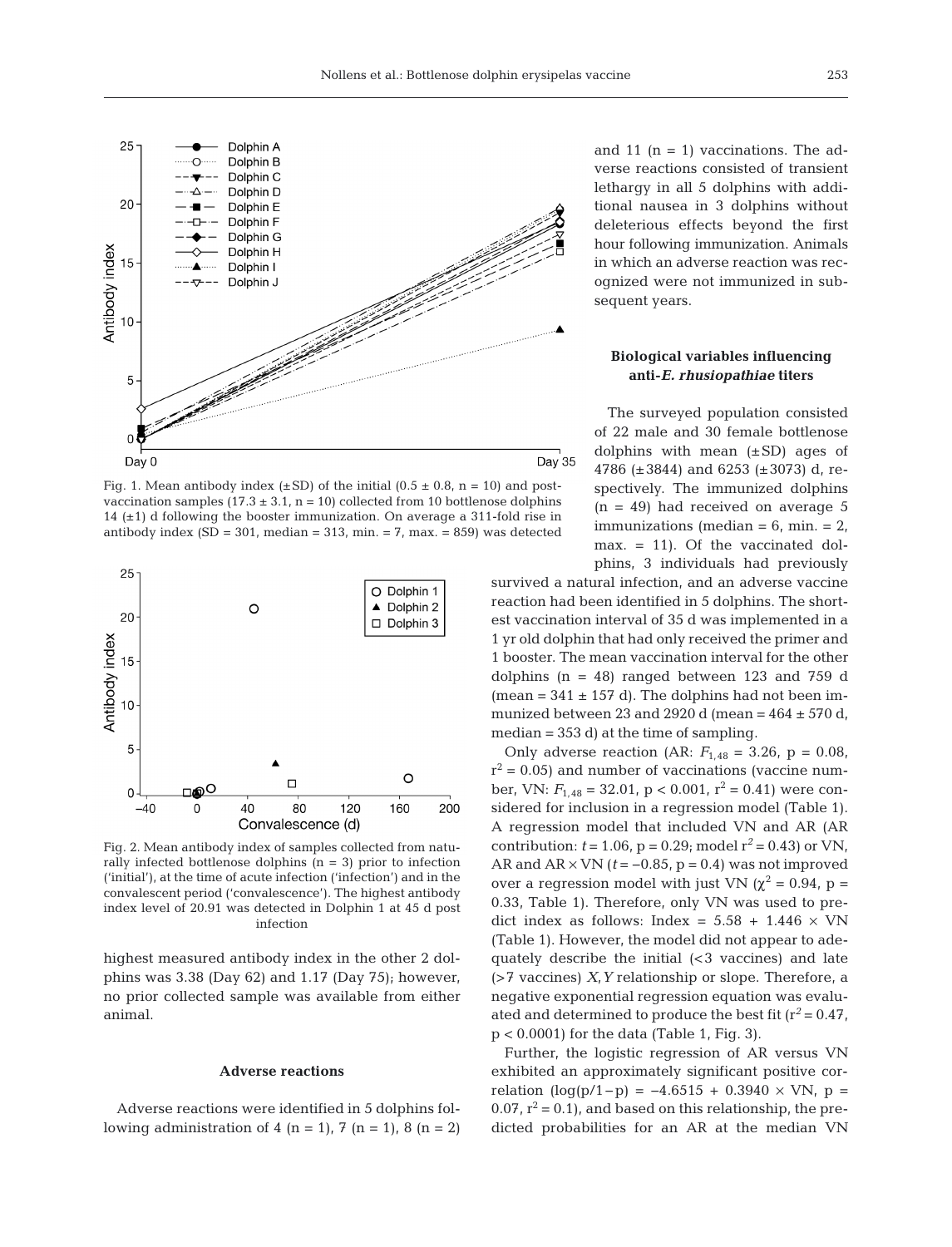administered of 6 was  $9.2 \pm 4.6\%$ . At 11 vaccines (the maximum number administered), the probability of an AR occurring increased to  $42.1 \pm$ 27.0% (Fig. 4).

### **DISCUSSION**

The results presented here suggest that the ER BAC PLUS® vaccine is effective in conferring protection against natural *Erysipelothrix rhusio pathiae* in fections in bottlenose dolphins. Firstly, the vaccine was shown to be immunogenic to bottlenose dolphins, confirming earlier results (Nollens et al. 2007, Bernal-Guadarrama et al. 2014). Secondly, the ability to detect antibodies following both natural infections and immunizations indicated the presence of shared epitopes in this region between the ER BAC PLUS® 65 kDa protein antigen

and the *E. rhusiopathiae* strains to which bottlenose dolphins are exposed. This cross-reactivity is key to cross-protection. Thirdly, the antibody indices of the vaccinated bottlenose dolphins were within the same order of magnitude as the peak levels measured following natural infection. Until the agglutinating or complement fixating activity of both naturally and artificially induced antibodies have been deter-



Fig. 3. Negative exponential regression of antibody index vs. vaccine number (VN,  $r^2 = 0.47$ , p = 0.001). The negative exponential regression defines an exponential rise to a maximum, which visually occurs from 5 to 7 vaccinations. Thus, the effectiveness of the vaccines at creating an antibody response appears to be leveling off with additional vaccines being of questionable value

Table 1. Regression model development for prediction of anti-*Erysipelothrix rhusiopathiae* antibody titers (Index) in response to vaccinations and the potential influence of biologic variables

|                                                                                                  | Regression parameters<br>$(F_{1.48}, p, r^2)$ |
|--------------------------------------------------------------------------------------------------|-----------------------------------------------|
| Linear regression                                                                                |                                               |
| Independent variables                                                                            |                                               |
| Age of animal $(d)$                                                                              | 0.18, 0.67, 0.004                             |
| $Sex (Female = 0, Male = 1)$                                                                     | 0.01, 0.93, 0.000                             |
| Erysipelothrix bacteremia ( $No = 0$ , $Yes = 1$ )                                               | 0.20, 0.66, 0.004                             |
| Adverse reaction $(AR; No = 0, Yes = 1)$                                                         | 3.26, 0.08, 0.045                             |
| Vaccine number (VN)                                                                              | 32.01, <0.01, 0.41                            |
| Days since last vaccine (d)                                                                      | 0.01, 0.94, 0.000                             |
| <b>Multiple regression analysis</b>                                                              |                                               |
| $Index = 5.716 + (1.381 \times VN) + (2.13 \times AR)$<br>$+$ (-1.067 $\times$ VN $\times$ AR)   | 9.71, < 0.001, 0.35                           |
| Independent variables                                                                            |                                               |
| VN                                                                                               | $t = 4.92$ , p < 0.001                        |
| AR                                                                                               | $t = 1.06$ , $p = 0.296$                      |
| Interactions: $AR \times VN$                                                                     | $t = -0.85$ , p = 0.4                         |
| <b>Final linear model</b>                                                                        |                                               |
| $Index = 5.58 + 1.446 \times VN$                                                                 | 27.8, < 0.001, 0.37                           |
| <b>Negative exponential model</b><br>$Index = 18.6819 \times [1 - exp(-0.2795 \times vaccines)]$ | 40.92, < 0.0001, 0.47                         |

mined, comparable antibody indices can be presumed to confer comparable degrees of protection. Finally, where *E. rhusiopathiae* infections have historically occurred in regular intervals in the bottlenose dolphin populations housed at the 2 study sites (Sitt et al. 2010), erysipelas has not been diagnosed either ante-mortem or post-mortem in vaccinated bottlenose dolphins in the 10 yr since the start of the



Fig. 4. Logistic regression of adverse reaction (AR) vs. vaccine number (VN) was approaching significance: log(p/1 − p)  $= -4.6515 + 0.3940 \times \text{VN}$ ,  $p = 0.07$ ,  $r^2 = 0.1$ . Based on this relationship, an increased probability of AR with increasing number of immunizations received was detected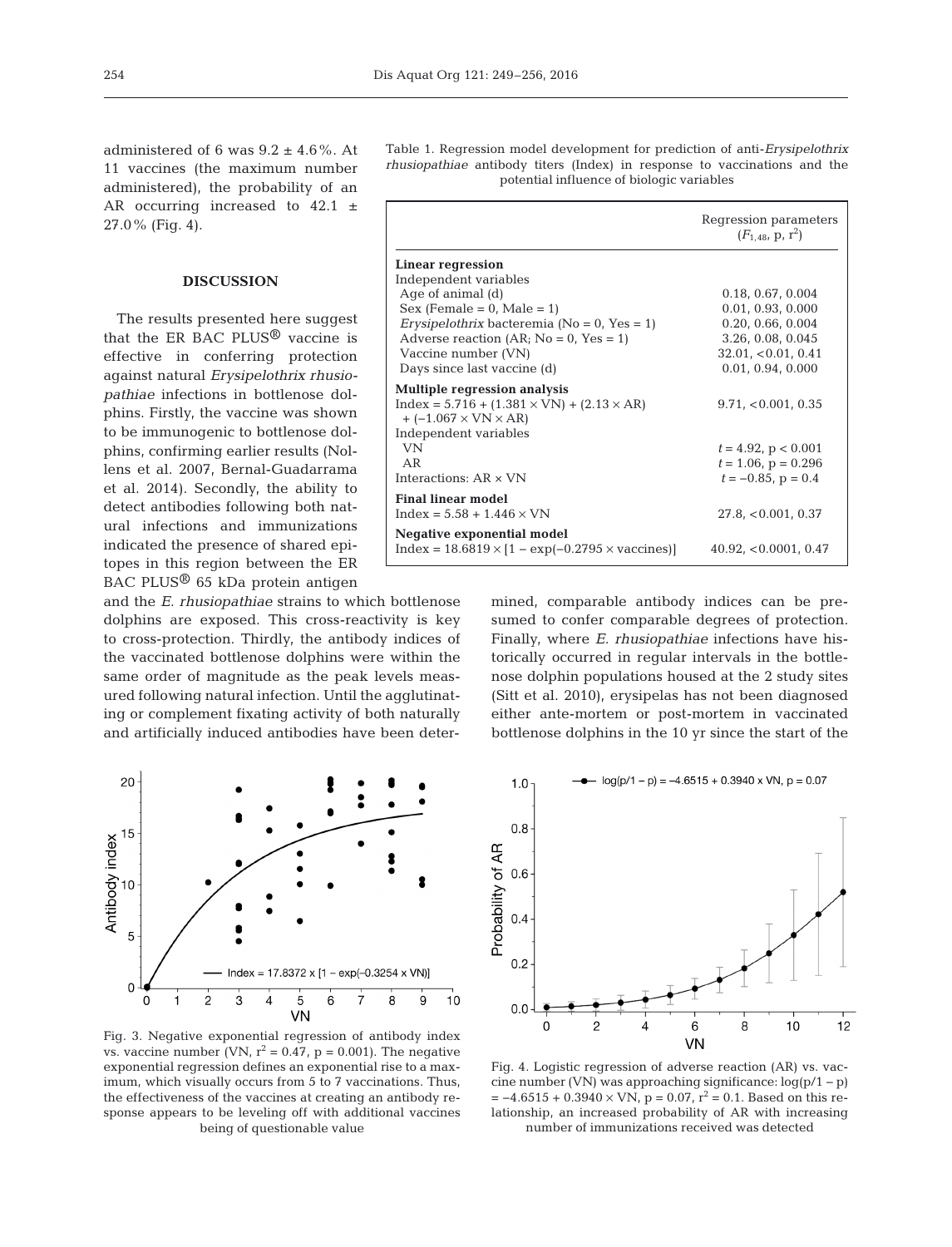vaccination program (authors' unpubl. data). A challenge study during which vaccinated and unvaccinated bottlenose dolphins are exposed to *E. rhusio pathiae* would be required to unequivocally confirm that the vaccine confers protection against *E. rhusiopathiae* and to determine which antibody index level is protective.

Vaccine-induced antibodies were much longerlived than antibodies generated following a natural *E. rhusiopathiae* infection. Even though some bottlenose dolphins had not been vaccinated for a prolonged period of time  $(464 \pm 570)$  d), the number of days since the last vaccination did not influence the animals' antibody index. Antibodies generated following a natural infection were shorter-lived, and consequently having survived a natural *E. rhusio pathiae* infection did not influence the animals' antibody index. This difference in antibody half-life could be attributed either to the highly effective adjuvants admixed in the ER BAC PLUS® bacterin or to the repeated exposure to the vaccine antigen.

Because of the longevity of the vaccine-induced antibodies, the number of vaccinations had the highest impact on antibody levels. However, this relationship between number of vaccinations received and antibody level is not linear, and the protective benefit gained from each additional vaccination appears to taper between 5 and 7 vaccinations. No other factors, including age, gender and ultimately also history of adverse reaction, significantly altered the antibody levels in the studied bottlenose dolphin population. In addition, an obvious benefit of a shorter vaccination interval on antibody levels was not identified. In contrast, an earlier study investigating the cellular immune response following vaccination with the bacterin indicated superior numbers of T-cells in bottlenose dolphins receiving 6-monthly compared to annual booster vaccinations (Sitt et al. 2010). The authors did, however, acknowledge that this superior T-cell memory did not translate in an improved anamnestic response and recommended the longer 12 mo vaccination interval (Sitt et al. 2010).

Our results support the hypothesis that the commercial porcine ER BAC PLUS® vaccine is effective in generating long-lived antibodies against *E. rhusio pathiae* in bottlenose dolphins and is therefore likely to confer protection against erysipelas. Considering the longevity of vaccine-induced antibodies and the lower benefit but increasing risk of adverse reactions with each additional immunization, the vaccination interval could likely be prolonged beyond 1 yr once multiple vaccinations have been received. More research is needed to define the longevity of antibodies

after repeated vaccination and in order to determine the optimal vaccination interval.

*Acknowledgements*. The authors thank Melinda Tucker for her technical assistance. This project was funded by Sea-World Parks and Entertainment (SEAS) and is a SEAS technical manuscript #2015-01-C

#### LITERATURE CITED

- ▶ [Bernal-Guadarrama MJ, Garcia-Parraga D, Fernandez-](http://dx.doi.org/10.1007/s00203-014-1020-0)Gallardo N, Zamora-Padron R and others (2014) Development of an indirect immunofluorescence technique for the evaluation of generated antibody titers against *Erysipelothrix rhusiopathiae* in captive dolphins (*Tursiops truncatus*). Arch Microbiol 196: 785−790
- ► [Boerner L, Nevis KR, Hinckley LS, Weber ES, Frasca S Jr](http://dx.doi.org/10.1177/104063870401600209) (2004) *Erysipelothrix* septicemia in a little blue penguin (*Eudyptula minor*). J Vet Diagn Invest 16: 145−149
- [Brooke CJ, Riley TV \(1999\)](http://dx.doi.org/10.1099/00222615-48-9-789) *Erysipelothrix rhusiopathiae*: ➤ bacteriology, epidemiology and clinical manifestations of an occupational pathogen. J Med Microbiol 48: 789−799
	- Dunn JL, Buck JD, Robeck TR (2001) Bacterial diseases of cetaceans and pinnipeds. In: Dierauf LA, Gulland FMD (eds) Marine mammal medicine, 2nd edn. CRC Press, Boca Raton, FL, p 309−336
- [Eamens GJ, Chin JC, Turner B, Barchia I \(2006\) Evaluation](http://dx.doi.org/10.1016/j.vetmic.2006.03.018) ➤ of *Erysipelothrix rhusiopathiae* vaccines in pigs by intradermal challenge and immune responses. Vet Microbiol 116: 138−148
- ► [Finkelstein R, Oren I \(2011\) Soft tissue infections caused by](http://dx.doi.org/10.1007/s11908-011-0199-3) marine bacterial pathogens: epidemiology, diagnosis, and management. Curr Infect Dis Rep 13: 470−477
- ▶ [Giménez-Lirola LG, Xiao CT, Halbur PG, Opriessnig T](http://dx.doi.org/10.1016/j.mimet.2012.07.014) (2012a) Development of a novel fluorescent microbeadbased immunoassay and comparison with three enzymelinked immunoassays for detection of anti-*Erysipelothrix* spp. IgG antibodies in pigs with known and unknown exposure. J Microbiol Methods 91:73-79
- [Giménez-Lirola LG, Xiao CT, Halbur PG, Opriessnig T](http://dx.doi.org/10.1016/j.mimet.2012.06.011) ➤ (2012b) Development and evaluation of an enzymelinked immunosorbent assay based on a recombinant SpaA protein (rSpaA415) for detection of anti-*Erysi pelothrix* spp. IgG antibodies in pigs. J Microbiol Methods 91: 191−197
- [Imada Y, Mori Y, Daizoh M, Kudoh K, Sakano T \(2003\)](http://dx.doi.org/10.1128/JCM.41.11.5015-5021.2003) ➤ Enzyme-linked immunosorbent assay employing a re combinant antigen for detection of protective antibody against swine erysipelas. J Clin Microbiol 41: 5015−5021
- ► [Kurian A, Neumann EJ, Hall WF, Christensen N \(2012\)](http://dx.doi.org/10.1080/00480169.2011.639057) Development of an enzyme-linked immunosorbent assay for the serological detection of exposure of poultry in New Zealand to *Erysipelothrix rhusiopathiae* and their serological response to vaccination. NZ Vet J 60:100-105
- ▶ [Lacave G, Cox E, Hermans J, Devriese L, Goddeeris BM](http://dx.doi.org/10.1016/S0378-1135(01)00311-X) (2001) Induction of cross-protection in mice against dolphin *Erysipelothrix rhusiopathiae* isolates with a swine commercial vaccine. Vet Microbiol 80: 247−253
- ▶ [Melero M, Gimenez-Lirola LG, Rubio-Guerri C, Crespo-](http://dx.doi.org/10.3354/dao02948)Picazo JL and others (2016) Fluorescent microbeadbased immunoassay for anti-*Erysipelothrix rhusiopa thiae* antibody detection in cetaceans. Dis Aquat Org 117: 237−243